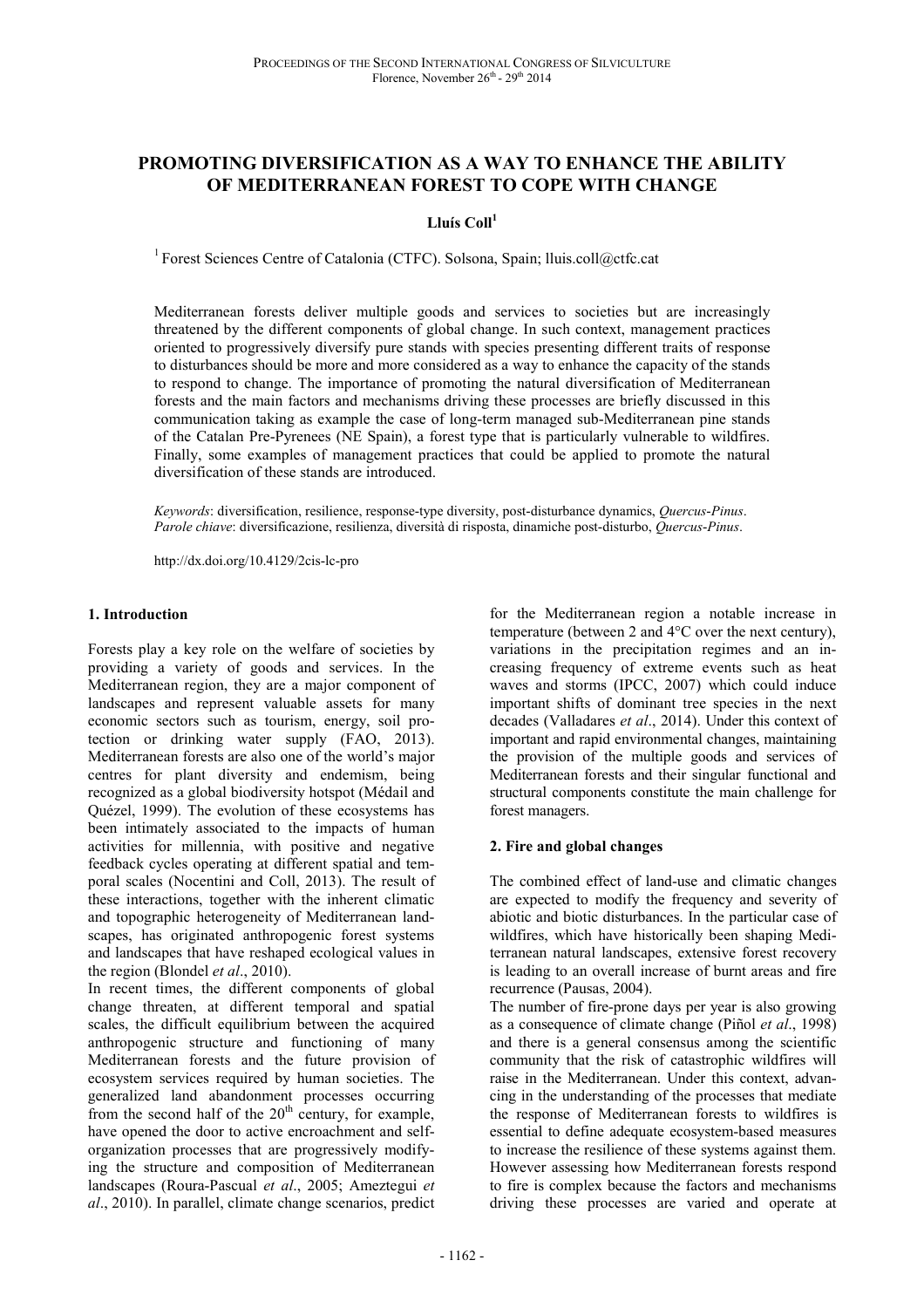different spatio-temporal scales. For example, in a recent study conducted in a large *Pinus nigra* forest affected by a wildfire in the central Catalonia (NE Spain), post-fire recovery success was found to be more important in previously long-standing forests than in young stands originated from land abandonment processes (Puerta-Piñero *et al*., 2012). This response was associated to the higher presence of individuals of species with resprouting ability (mainly oaks) in the understory of the old stands. These species, contrary to pines, show difficulties to colonize new areas but establish well under relatively closed canopies, where the seedlings find protection from direct exposure to sun. Dispersion in these cases is mediated by the Eurasian jay (*Garrulus glandarius*), a bird that naturally disperse the acorns into the pines caching them during the fall for consumption during winter (Gómez, 2003). Overall, post-fire recovery success in this area was thus related to different ecological processes and specific plant features, such as the action of a biotic disperser, the ability of some tree species to establish under shade and their capacity to resprout (Fig. 1).

In general terms, the diversity of types of responses to disturbances present in a given stand (e.g. sprouting ability, seed mobility, drought tolerance) is considered to be a good indicator of its overall resilience to change (see Puettmann, 2011). In this line, promoting the natural diversification of simplified stands in particular with species with different traits of response to change should be more and more considered by forest managers as a strategy to enhance the capacity of the systems to adapt and respond to rapid environmental changes and natural disturbances.

### **3. Forest management practices to enhance diversification of pure stands**

Management practices oriented to enhance the natural and progressive diversification of simplified stands might focus, first, at facilitating dispersion processes of other species from adjacent stands and, second, at improving (when needed) the site conditions for the establishment and development of these species and their future persistence. The maintenance and presservation of biological legacies such as remnant trees from past-uses or disturbances (Fig. 2) or still the retention of some trees at final harvest operations is of vital importance not only because they can act as seed source but because they can harbor biotic dispersers that play a key role for regeneration (Filotas *et al*., 2014). At a larger scale, improving habitat conditions of dispersers might also be considered. For example, maintaining some dense and homogenous pine areas intercalated with small agricultural fields may increase jay populations and by this the dispersion of acorns inside the pines if seed sources are available (Pons and Pausas, 2008).

At stand-scale, silvicultural treatments such as thinnings or selection cuttings might be applied to modify stand structure and canopy attributes and by this favor the development of dispersed species. The intensity of these interventions may depend on the light exigencies of the species, a factor that can vary along their life stages. Most Mediterranean oaks, for example, show better recruitment rates under shade but once established require light to improve growth and reach higher developmental stages (Espelta *et al*., 1995). At larger scales, natural diversification processes can be enhanced by increasing landscape heterogeneity (Gonzalez-Moreno *et al.*, 2011). This can be addressed with the use of stand-based forest planning strategies that explicitly consider the diversity of structures and forest typologies present in the landscapes.

As mentioned in Puettmann (2011) this management practices may lead to increased cost and are probably not profitable at the short term. However in the long term they could lead to important economic savings by ensuring the persistence of forest after unexpected events and the continuous provision of precious goods and services to societies.



Figure 1. *Quercus pubescens* sprouts in a previously dominated *Pinus nigra* forest fifteen years after the occurrence of a large wildifire near Solsona, Lleida (Spain).



Figure 2. Old *Quercus pubescens* tree (reflecting past coppice management) inside a *Pinus sylvestris* stand near Solsona, Lleida (Spain).